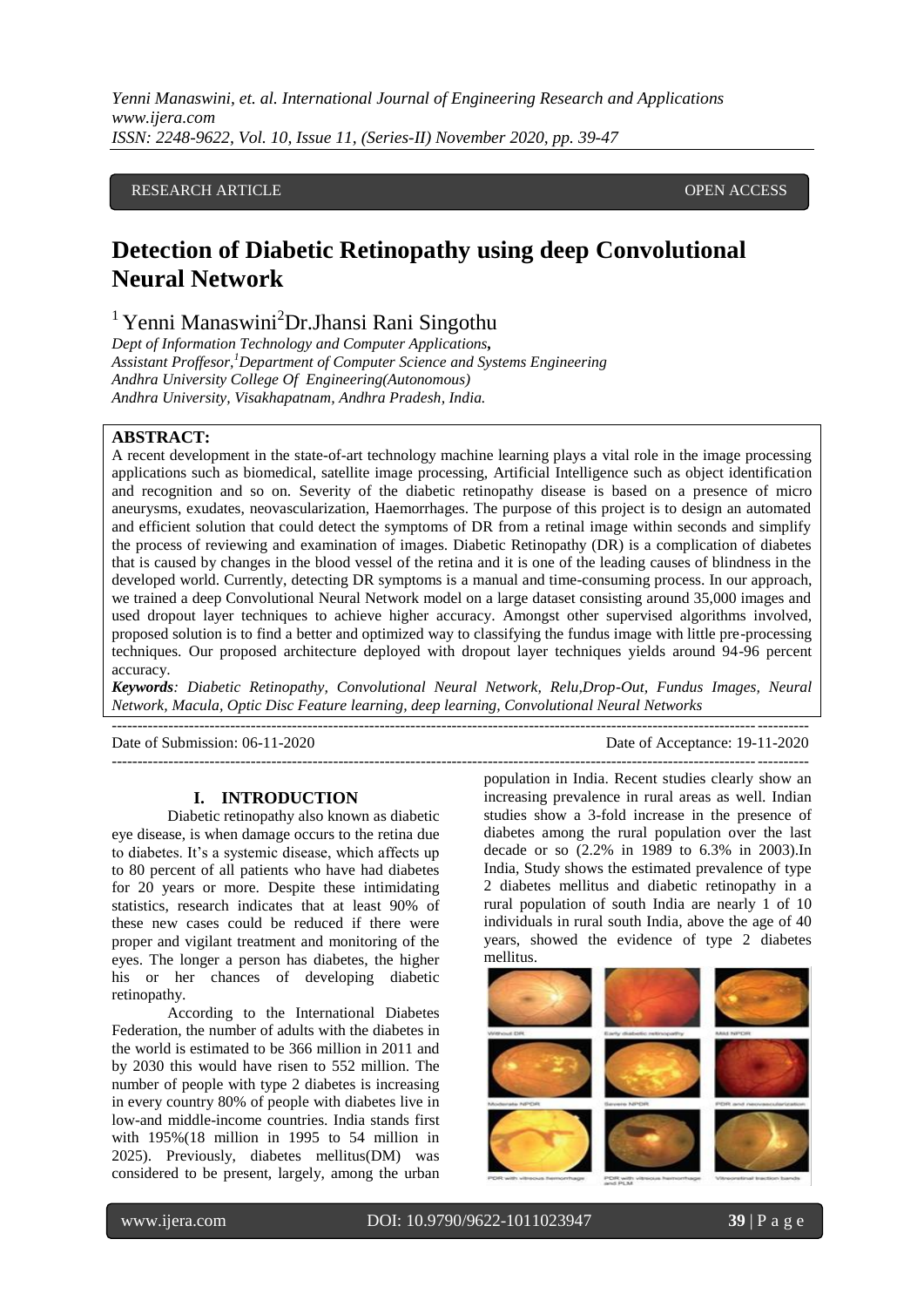*Yenni Manaswini, et. al. International Journal of Engineering Research and Applications www.ijera.com ISSN: 2248-9622, Vol. 10, Issue 11, (Series-II) November 2020, pp. 39-47*

**Fig 1**. Diabetic retinopathy stages

There are five major level of clinical DR severity. Many patients have no clinically observable DR early after DM diagnosis, yet there are known structural and physiologic changes in the retina including slowing of retinal blood flow, increased leukocyte adhesion, thickening of basement membranes, and loss of retinal pericytes. The earliest clinically apparent stage of DR is mild nonproliferative diabetic retinopathy (NPDR) characterized by the development of micro aneurysms. The disease can progress to moderate NPDR where additional DR lesions develop, including venous caliber changes and intraregional microvascular abnormalities. The severity and extent of these lesions in increased in severe NPDR, and retinal blood supply becomes increasingly compromised. As a consequence, the non-perfused areas of the retina send signals stimulating new blood vessel growth, leading to proliferative diabetic retinopathy (PDR). The new blood vessels are abnormal, friable, and can bleed easily often causing severe visual loss. Diabetic macular edema (DME)occurs when there is swelling of the retina due to leaking of fluid from blood vessels within the macula, and can occur during any stage of DR.

Diabetic retinopathy is one of the common complications of diabetes. It is a severe and widely spread eye disease. It damages the small blood vessels in the retina resulting in loss of vision. The risk of the disease increases with age and therefore, middle aged and older diabetics are prone to Diabetic Retinopathy. The progression from no retinopathy to PDR can take 2 decades or more, and this slow rate enables DR to be identified and treated at an early stage. Development and progression of DR are related to duration and control of diabetes. DR in its early form is often asymptomatic but amenable to treatment. Diabetic retinopathy may progress through four stages:

- 1. Mild nonproliferative retinopathy Small areas of balloon-like swelling in the retina's tiny blood vessels, called micro aneurysms, occur at this earliest stage of the disease. These micro aneurysms may leak fluid into the retina.
- 2. Moderate non-proliferative retinopathy As the disease progresses, blood vessels that nourish the retina may swell and distort. They may also lose their ability to transport blood. Both conditions cause characteristic changes to the appearance of the retina and may contribute to DME.
- 3. Severe non-proliferative retinopathy Many more blood vessels are blocked, depriving

blood supply to areas of the retina. These areas secrete growth factors that signal the retina to grow new blood vessels.

4. Proliferative diabetic retinopathy (PDR) - At this advanced stage, growth factors secreted by the retina trigger the proliferation of new blood vessels, which grow along the inside surface of the retina and into the vitreous gel, the fluid that fills the eye. The new blood vessels are fragile, which makes them more likely to leak and bleed. Accompanying scar tissue can contract and cause retinal detachment—the pulling away of the retina from underlying tissue, like wallpaper peeling away from a wall. Retinal detachment can lead to permanent vision loss.

## **Problems in Diabetic Retinopathy Detection**

Diabetic Retinopathy is the leading cause of blindness in the working-age population of the developed world. It is estimated to affect over 93 million people. The US Center for Disease Control and Prevention estimates that 29.1 million people in the US have diabetes and the World Health Organization estimates that 347 million people have the disease worldwide. Diabetic Retinopathy (DR) is an eye disease associated with long-standing diabetes. Progression to vision impairment can be slowed or averted if DR is detected in time, however, this can be difficult as the disease often shows few symptoms until it is too late to provide effective treatment. Currently, detecting DR is a time-consuming and manual process that requires a trained clinician to examine and evaluate digital color fundus photographs of the retina. By the time human readers submit their reviews, often a day or two later, the delayed results lead to lost follow up, miscommunication, and delayed treatment. Unfortunately, there is no effective known cure for diabetic retinopathy and the present treatments available are just management strategies at best. So it's very important to detect the disease in its early stages.



**Fig. 2 FUNDUS image features**

Optic Disc: OD is the region of the posterior pole where the vasculature and retinal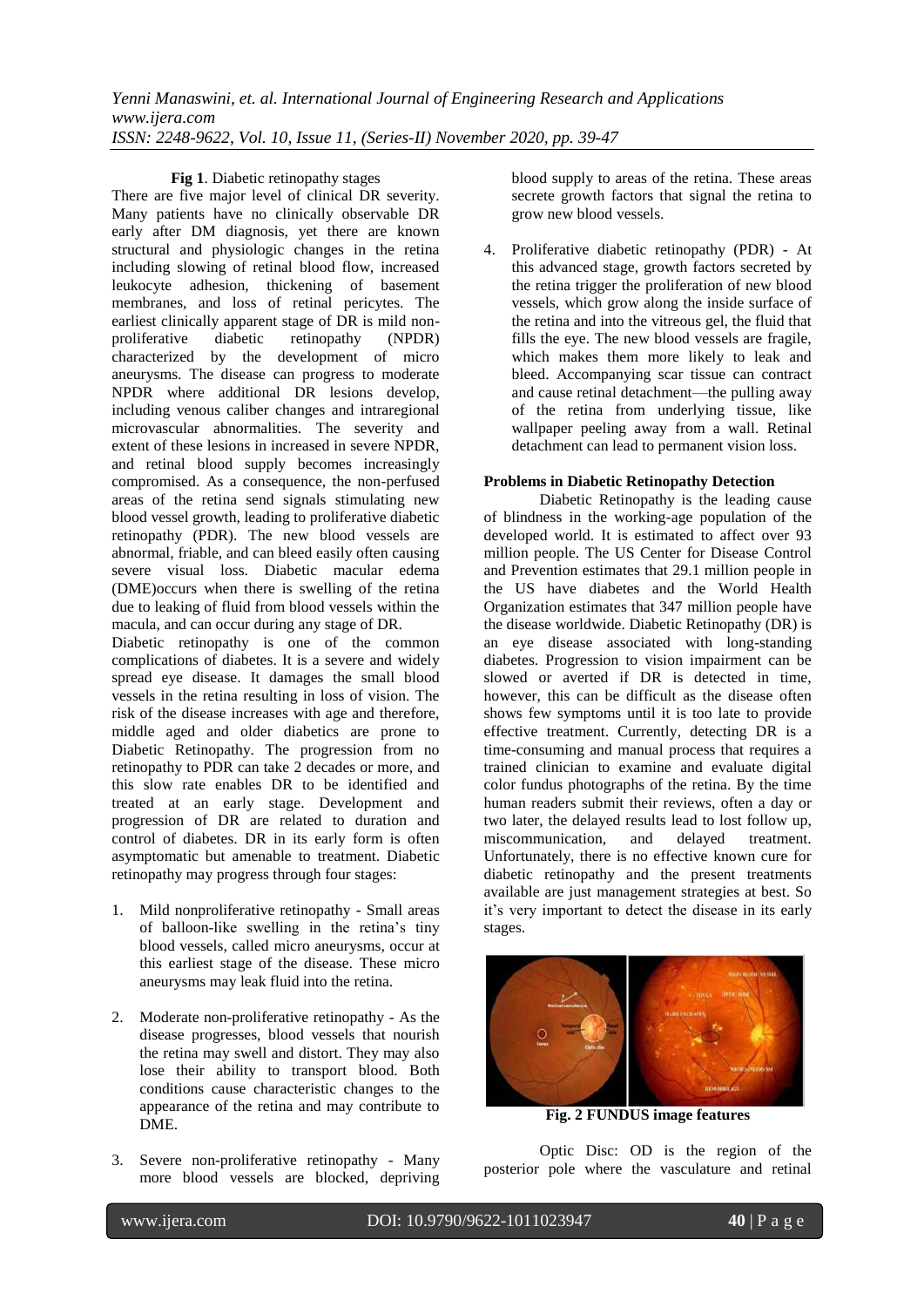*Yenni Manaswini, et. al. International Journal of Engineering Research and Applications www.ijera.com ISSN: 2248-9622, Vol. 10, Issue 11, (Series-II) November 2020, pp. 39-47*

nerve axons enter and leave the eye. The OD in a healthy retinal image usually appears as a bright yellowish and elliptical object marked by surface vessels. The presence of pathologic changes occurring at the site.Of the OD, such as neovascularization from DR or changes to the physiologic c p due to glaucoma, can also affect its appearance dramatically.

Macula: The macula or macula lutea is an oval-shaped pigmented area near the center of the retina of the human eye. It has a diameter of around 5.5 mm (0.22 in).The fovea is located near the center of the macula. It is a small pit that contains the largest concentration of cone cells. The macula is thus responsible for the central, high-resolution, color vision that is possible in good light; and this kind of vision is impaired if the macula is damaged, for example in macular degeneration.

Exudates: These yellow flecks are called exudates. They are the lipid residues of serious leakage from damaged capillaries. The commonest cause is diabetes.

Microaneurysms: A microaneurysm is a tiny aneurysm, or swelling, in the side of a blood vessel. In people with diabetes, microaneurysms are sometimes found in the retina of the eye. These miniature aneurysms can rupture and leak blood.

Hemorrhages: Retinal hemorrhage is bleeding from the blood vessels in the retina, inside your eye. Your retina is the thin layer that lines the back of your eye. Medical conditions, such as diabetes, high blood pressure, anemia, or leukemia.Eye problems, such as macular degeneration, or a bulging of the blood vessels in the retina. You may have no symptoms. You may have a sudden or gradual loss of vision, ranging from mild to severe. You may have blind spots.

Types of eye diseases (With their corresponding FUNDUS image)



**Fig. 3 -** A Healthy Fundus





**Fig. 4 Retinal image of an eye having (a) Diabetic Retinopathy (b) Glaucoma (c) AMD (age-related macular degeneration); Image saw by people having disease (d) Diabetic Retinopathy (e) Glaucoma(f)AMD**

### **II.RELATED WORKS**

A supervised classification is based on classifying the test image dataset from the training data with a labeled classes. In general, classification is done by extracting the features from the images followed by identifying the categorized classes based on the trained data with labeled classes.In Classification, the extracted features listed out the severity of the diabetic retinopathy diseases. There are five categories of diabetic retinopathy classification from non-proliferative diabetic retinopathy to proliferative diabetic retinopathy are classified based on extracted feature values.

Some of the popular methodologies well utilized to do feature extraction and classification of diabetic retinopathy analysis are :

S. Wang, et al<sup>[1]</sup>, using convolutional neural network performs as a trainable hierarchical feature extractor and Random Forest(RF) as a trainable classifier. It has 6 stacked layers of convolution and followed by sub sampling layers for feature extraction. Random Forest algorithm is utilized to for classifier ensemble method and introduced in the retinal blood vessel segmentation. This architecture is used in the DRIVE,STARE databases and achieved around 0.98 and 0.97.

MrinalHaloi et al[2], a new deep learning based computer-aided system for microaneurysm detection. Comparing other deep neural network, it required less preprocessing, vessel extraction and more deep layers for training and testing the fundus image dataset. It consists of five layers which includes convolutional, max pooling and Softmax layer with additional dropout training for improving an accuracy. It achieved low false positive rate. And the performance measured as 0.96 accuracy with .96 specificity and .97 sensitivity.

M.Melinscak et al[3], an automatic segmentation of blood vessels in fundus images. It contain a deep max-pooling convolutional neural networks to segment blood vessels. It is deployed 10-layer architecture for achieving a maximum accuracy but worked with small image patches. It contain a preprocessing for resizing and reshaping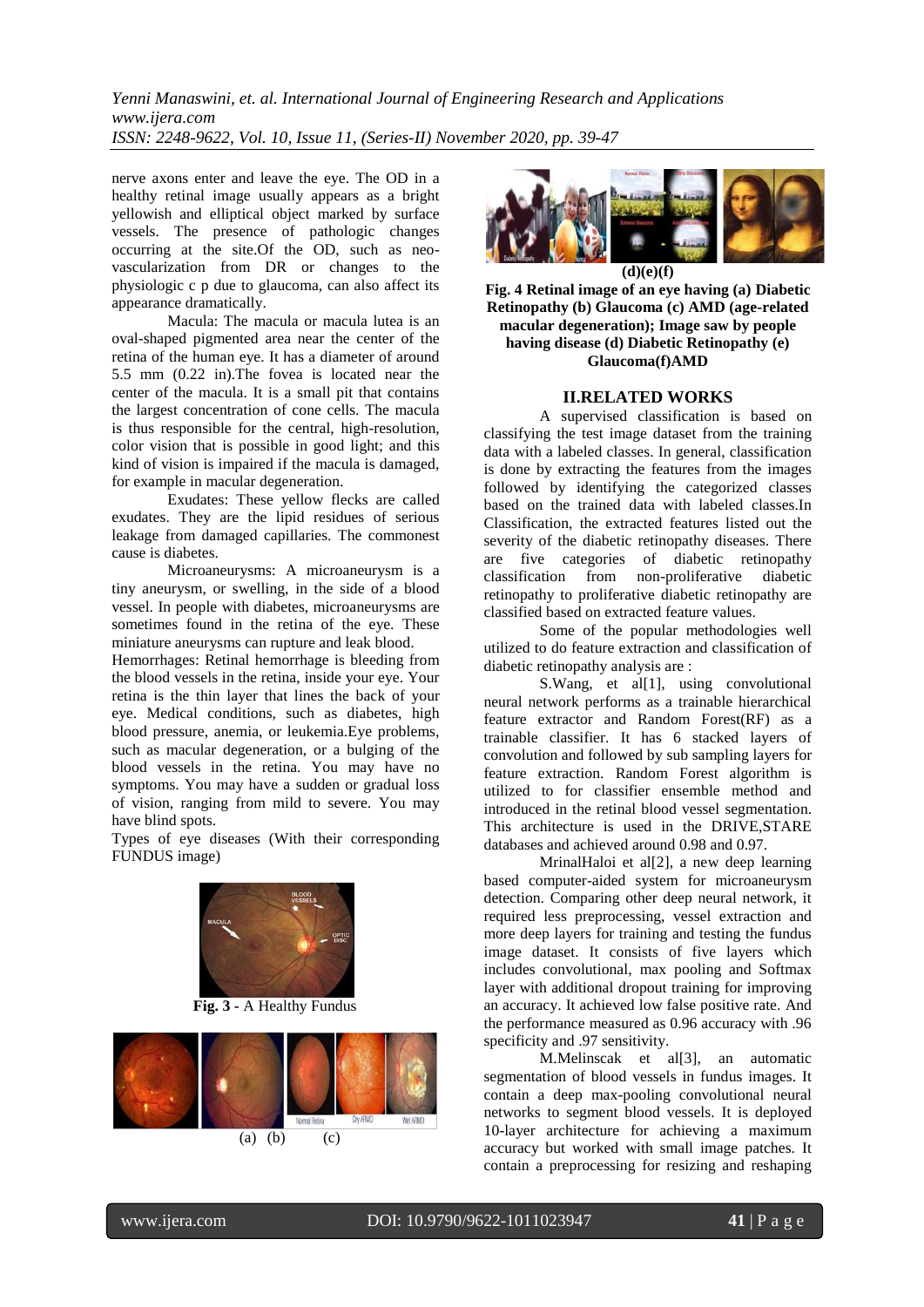the fundus images.Also, this method achieved an accuracy around 0.94.

Gardner et al<sup>[4]</sup>, a pioneer method of diabetic retinopathy screening tool using artificial neural network with preprocessing techniques. This method learned features from the sub-images. It heavily relied on back propagation neural network. It contains set of diabetic features in fundus images and compare against the ophthalmologist screening set of fundus images. Its a wholistic approach of recognition of vessels, exudates and haemorrhages were 91.7%, 93.1% and 73.8%.

SohiniRoychowdhuryet.al[5] proposed a novel two stage hierarchical classification algorithm for automatic detection and classification. For automated detection, novel two-step hierarchical binary classification is used. For classification of lesions from non-lesions purposed GMM, SVM, KNN and ADABOOST methods are used. They take 30 top features like are, variance of Ired channel, Igreen channel, I sat of object, major and minor axis length, Mean pixels for Igreen, Ired and intensity, solidity etc. The DREAM system 100 percent sensitivity, .5316 specificity achieved. Also, carried out average computation time for DR severity per image from 59.54 to 3.46s.overall feature reduction effects the average computation time.

JayakumarLachure et al[6], retinal microaneurysms, hemorrhages, exudates, and cotton wool spots are the abnormality find out in the fundus images. Detection of red and bright lesions in digital fundus photographs. This SVM classifier optimized to 100 percent and 90 percent sensitivity.

R.Priya, P.Aruna et al[7], to diagnostic retinopathy used two models like Probabilistic Neural network(PNN) and Support Vector Machines. The input color retinal images are preprocessed using grayscale conversion, adaptive histogram equalization, discrete wavelet transform, matched filter and fuzzy C-means segmentation. The classification of pre-processed images features wereextracted. It achieved an accuracy of 89.6 percent and SVM of around 97.608 percent.

Giraddi et all<sup>81</sup>, detection of the exudates in the color variability and contrast retinal images. Comparative analysis made for SVM and KNN classifier for earliest detection. As a result, KNN outperforms SVM with color as well as texture features.

Srivastava et al[9], a key idea of randomly drop units along with their connections during the training. His work significantly reduces the over fitting and gives improvements over other regularization techniques.

## **III. DIABETIC RETINOPATHY DETECTION SYSTEM**

Our detection approach entails training a Convolutional Neural Network (CNN) to classify the level of DR in images. So, for training data, we were provided with approximately 35,126 labeled high-resolution images from Kaggle (online platform for data science competitions) taken under a variety of imaging conditions.

A clinician has rated the presence of diabetic retinopathy in each image on a scale of 0 to 4, according to the following scale:

- 0 No DR
- 1 Mild
- 2 Moderate
- 3 Severe
- 4 Proliferative DR

Images were labeled with a subject id as well as either left or right (e.g. 1\_left.jpeg is the left eye of patient id 1).We then further augmented our training data to twice its original size. Then, we divided our training data itself into 20% validation data to fine tune our model. In all, there are roughly 61,000 training images and 14,000 validation images with 5 classification labels.

Preprocessing: Since the original images are fairly large (say, 3000x2000 pixels on average) and most of them contained a fairly large significant black border. We started removing most of these black borders but before that, as we required square matrix images as the input of our network, the images were first resized to say 3000 x 3000 (in the case of 3000 x 2000) by adding extra black borders and then resizing these images to 448 x 448. As if this does not take care correctly, we may have distorted FUNDUS images which may lose its original circular shape.

A primary step involved in the preprocessing is resizing the images into dimensions of 448x448.

Before feeding into the architecture for classification.



**Fig. 5 (a) Image without preprocessing (say, 2000x3000) , (b) Image preprocessed without adding black borders(448x448), (c) Image preprocessed with adding black borders(448x448)**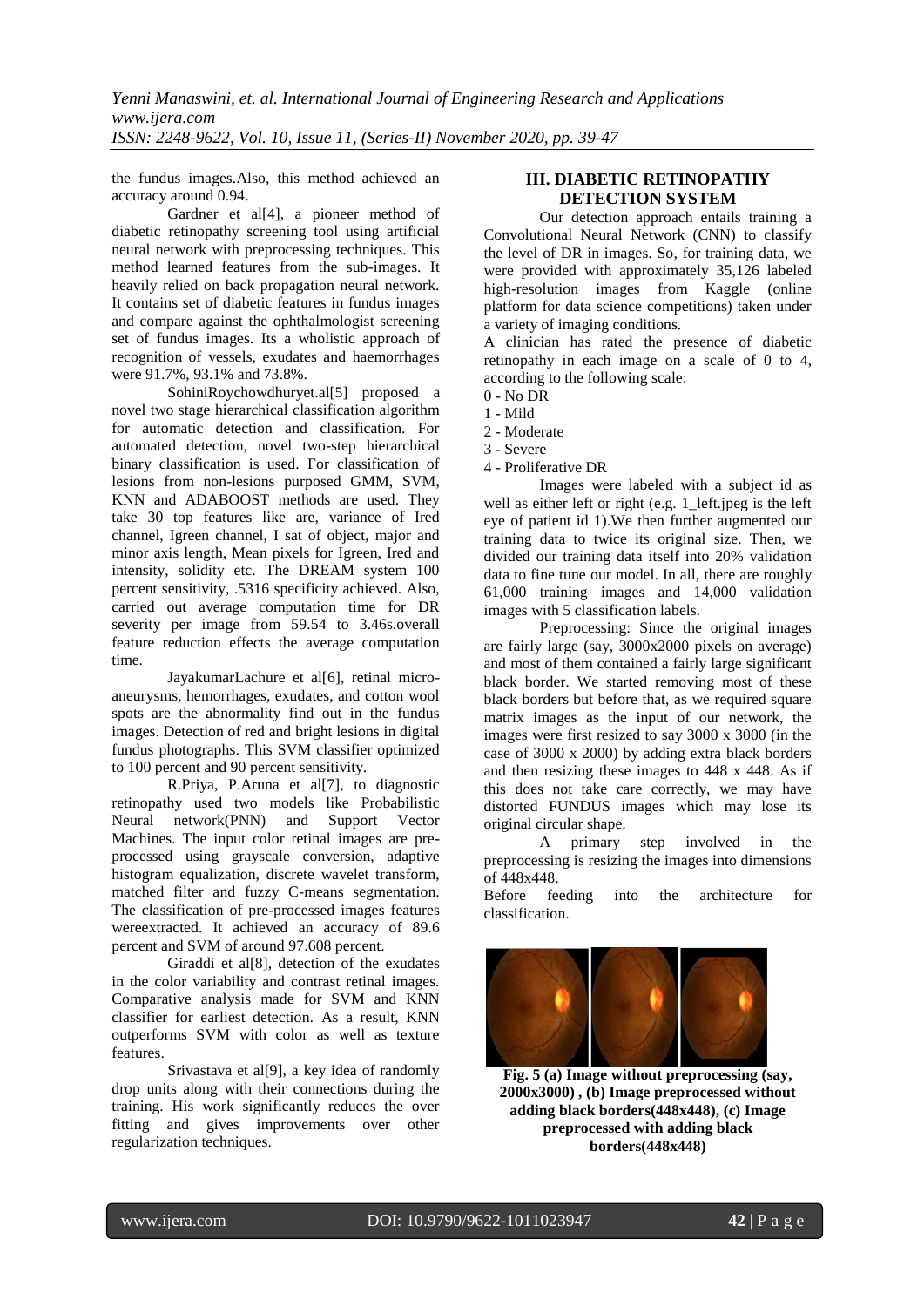## **IV.PROPOSED METHODOLOGY**

In recent years most of the image processing researchers indulged in the development of machine learning especially deep learning approaches in the field of Hand-written digit recognition such as MNIST dataset, image classification by IMAGENET. Our proposed methodology strongly emerged based on these key aspects of diseases severity classification from the fundus images.

In general, especially classification of diseases with the proposed architecture a DCNN[add citation] following these basic steps to achieve maximum accuracy from the images dataset are

i) Data Augmentation ii) Pre-processing iii) Initialization of Networks iv) training v) Activation function selections vi) Regularizations vii) Ensemble the multiple methods.

In our proposed diabetic retinopathy classification model in Fig.3.1, an architecture are condensed and its building blocks are :

- a) Data augmentation
- b) Pre-processing
- c) Deep Convolutional Neural Network Classification



Fig 3.1 Block diagram of proposed model

## **A. DATA AUGMENTATION**

The fundus images are obtained from the different datasets are taken under different camera with varying field of view, non-clarity, blurring, contrast and sizes of images different. In data augmentation, contrast adjustment, flipping images, brightness adjustments are made.

### **B. PREPROCESSING**

For Deep convolutional neural network worked on spatial data of the fundus images. A primary steps involved in the preprocessing is resizing the images. Before feeding into the architecture for classification, convert the images in to gray scale. And then, convert in to the L model. It is a monochrome images which is used to highlights the microaneurysms, and vessels in the fundus images. And flatten the images in single dimensional for processing further.

#### **C. CNN CLASSIFICATION**

In Image recognition, a Convolutional Neural Network(CNN) is a type of feed-forward artificial neural network in which the connectivity pattern between its neurons is inspired by the organization of animal visual cortex, whose individual neurons are arranged in such a way that respond to overlapping regions tiling the visual field.

In deep learning, [10][11] the convolutional neural network uses a complex architecture composed of stacked layers in which is particularly well-adapted to classify the images. For multi-class classification, this architecture robust and sensitive to each feature present in the images.

Common layers deployed in making Deep Convolutional Neural Network architecture(DCNN) are shown in Fig. 3.2 i)Convolutional Layer

- ii)Pooling Layer iii)ReLU Layer iv)Dropout layer v)Fully connected Layer
- vi)Classification Layer

## **i)CONVOLUTIONAL LAYER :**

This is the first and foremost layer laid after the input image which want to be classified. The backbone of the convolutional neural network are: local receptive fields, shared weights. These are making deep convolutional neural network for image recognition.

## **Local receptive field:**

During image recognition, convolutional neural network consists of multiple layers of small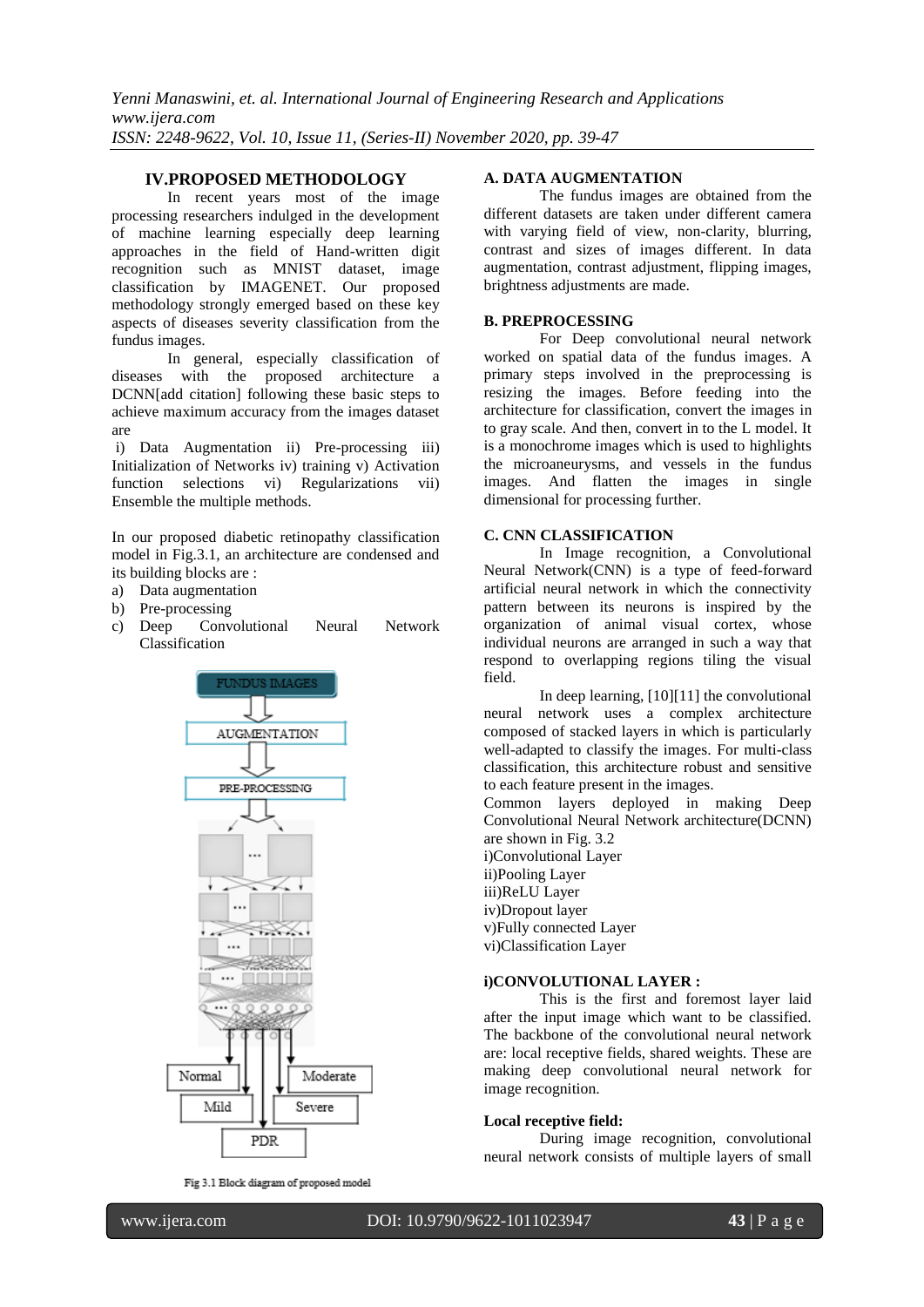neuron collections which look at small portions of the input image.

#### **Shared weights and bias:**

Each feature map of the convolutional neural network shared the same weights and bias values. This shared values will represent the same feature all over the image. Depends on the application, the feature map generation is varied.

The convolutional layer consists of kernel or set of filters(local receptive field) . Each filter is convolved against the input image and extract the features by forming a new layer or activation map. Each activation map contain or represent some significant characteristic or features of the input image.

In convolutional layer ,NxN input neuron layer is convoluted with mxm filter. Then, the convolutional layer output will be of size (Nm+1)x(N-m+1).It applied non-linearity through neural activation function.

### **ii) POOLING LAYER**

This is one of the most significant layer which helps the network from avoiding over-fitting by reduce the parameters and computation in the network.It works as a form of non-linear down sampling. Pooling partition the activation maps into set of rectangles and collect the maximum value in the sub region. It's merely a downsize the pixels with features. For instance, if NxN input layer, that will give output layer of N/K x N/K layer.



This activation function induces the sparsity in the hidden units. Also, It has been shown that the deep neural networks can be trained efficiently compared than sigmoid and logistic regression activation function.

## **III) ReLULAYER :**

Rectified Linear Unit(ReLU) layer is an activation function.

$$
f(x) = \max(0, x)
$$

 $x$  – input to the neuron; also a ramp function

A smooth approximation to the rectifier is the analytic function

## **iv) DROPOUT LAYER**

The crucial part of the deep convolutional neural network is handling the parameters generated from each stacked layers abundantly. It may cause over-fitting. For avoiding such scenarios, droping out some neurons in the layer which cascaded to the next layer. Usage of dropout mainly near Fully connected layer to avoid excessive generation of parameters. It is a widely used regularization techniques.

The feed forward operation of the dropout layer network[9] can be described as (for  $n \in \{0,1,\ldots\}$ ) N-1} and any hidden unit i)

 $ri(n) \sim Bernoulli(p)$ 

 $yd \, n = r(n) * y(n)$ 

 $zi(n+1) = wi(n+1)$  ydn +  $bi(n+1)$ ;  $yi(n+1) =$  $f(zi(n+1))$ ;

Also, it cause some drawbacks of missing out the information from previous layers to the next layers. It shown those effects on model learning the parameters through back propagation error analysis.

## **v)FULLY CONNECTED LAYER**

The layer which comes after the cascaded convolutional and max/average pooling layer is called Fully connected layer. The high level reasoning is done through this layer during classification. A fully connected layer takes all neurons in the previous layer from max-pooling layer and connects it to every neuron it has. Fully connected layers are not spatially connected anymore. It visualize as one-dimensional layer.

#### **vi)CLASSIFICATION LAYER :**

After the stacked or deep multiple layers, the final layer is a softmax layer which stacked at the end for classifying the fundus image followed by the fully connected layer output. Here, the deciding as a single-class classification or multi-class classification.

## **V. ANALYSIS OF RESULT**

The performance evaluation of any neural network is done on the basis of some specific parameters which decides whether the current model is justified for the dataset or not.

Evaluation Metrics: The measurement of an accuracy for the network architecture is estimated by correctly classified DR suffered images from the pool of images in the different dataset. Also, evaluate the algorithm which will be suffered by over-fitting or under-fitting could be visualized by plotting the training and validation loss. A whole objective is to minimizing the cost function of the

 $f(x) = \ln(1 + e^x)$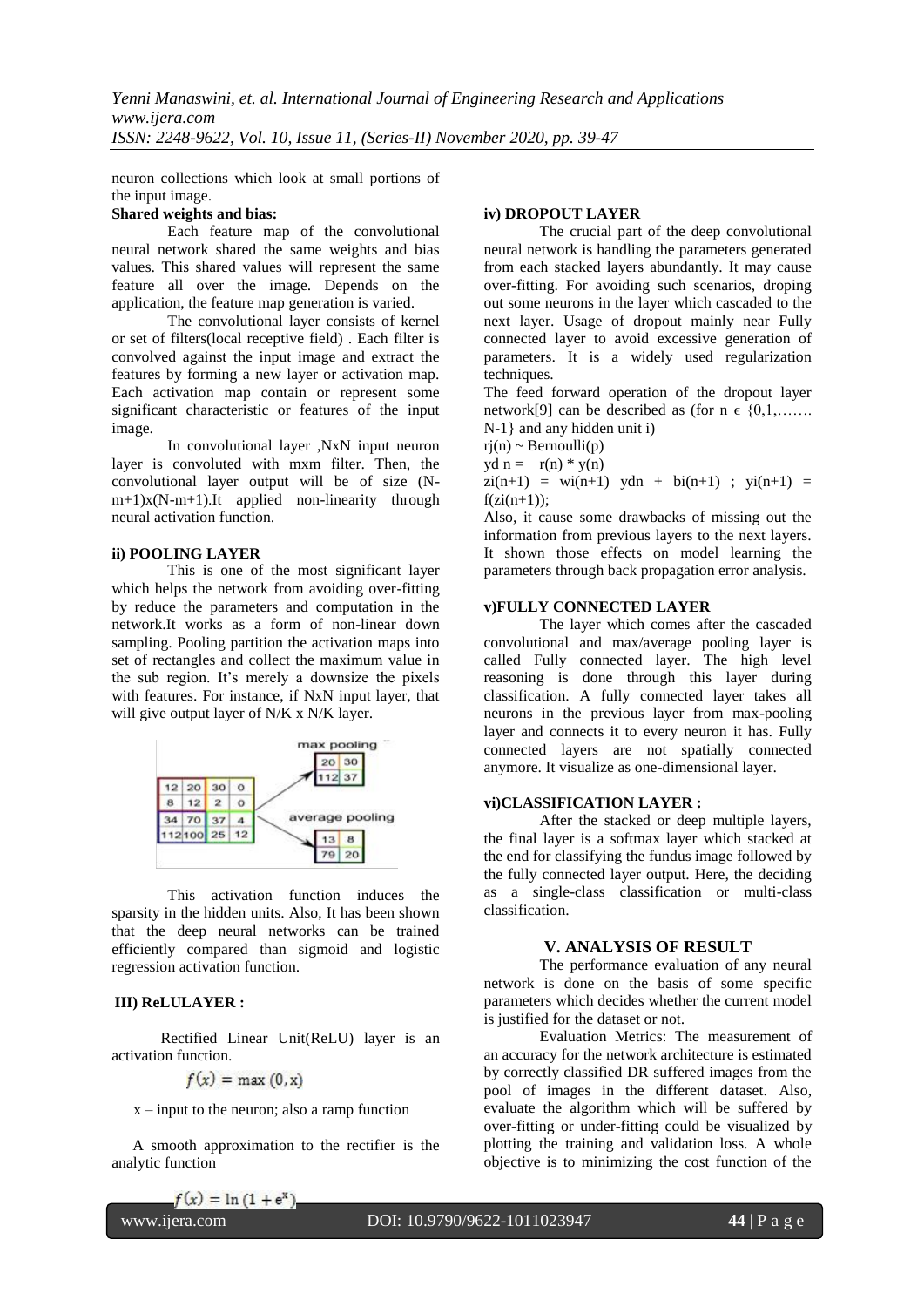deep convolutional neural network result s significantly reflected in the testing datasets.

In terms of diabetic retinopathy performance measurements, Specificity (SP), Sensitivity (SE) and Accuracy (Acc) are the crucial parameters for deciding the algorithms. Four parameters which take part in measuring those performances are:

The measurement of an accuracy for the network architecture is estimated by correctly classified DR suffered images from the pool of images in the different dataset. Also evaluate the algorithm which will be suffered by over-fitting or under-fitting could be visualized by plotting the training and validation loss. A whole objective is to minimizing the cost function of the deep convolutional neural network results significantly reflected in the testing datasets.In terms of diabetic retinopathy performance measurements, Specificity(SP), Sensitivity(SE) and Accuracy(Acc) are the crucial parameters for deciding the algorithms. Four parameters which take part in measuring those performances are :

True Positive(TP)- Correctly detected DR images

True Negative(TN) - Correctly detected Non-DR images

False Positive(FP) - Number of Non-DR imagesare detected wrongly as DR images

False Negative(FN) - Number of DR images aredetected wrongly as Non-DR images

At last, the Sensitivity, Specificity and Accuracy are measured for each fundus images available in the database.

$$
SE = \frac{TP}{TP + FN}
$$
  

$$
S = \frac{TN}{TN + FP}
$$
  

$$
Acc = \frac{TP + TN}{TP + TN + FP + FN}
$$
  

$$
Precision = \frac{TP}{TP + FP}
$$

Sensitivity (true positive rate or recall) measures how likely the test is positive who someone have a diabetic retinopathy. Specificity (true negative rate) measures how likely the test is someone don't have the diabetic retinopathy. Positive predictive value is also called as Precision. Accuracy measures the diabetic and non-diabetic patients from the database



**Dataset :**

Kaggledataset[19] : A high-resolution retina images taken under a variety of imaging conditions. A clinician rated the presense of diabetic retinopathy and scale it as 0-4. It contain 35126 training images and 53576 test images.

DRIVE dataset[20] : This database contain 40 color eye fundus images taken with Canon CR5 3CCD camera with 45 degree field of view. It separated as train and test images by two experts.

STARE[21] : This dataset contain 20 color eye fundus images taken with the TopCon TRV camera with 35 degree filed of view.Each image has a resolution of 700\*605.

## **VI. RESULTS**

#### **Pre-processing :**

Input images is scaled down to 256x256. Fig.5.1, shows the database input images and its resized monochrome images.



Fig 5.1 Input image Fig 5.2Monochromeimage

In Table 5.2 Confusion matrix results is shown the classification reports of the trained datasets.

| Table 5.2 Confusion matrix results |           |      |                               |                             |         |  |  |  |
|------------------------------------|-----------|------|-------------------------------|-----------------------------|---------|--|--|--|
|                                    | Predicted |      |                               |                             |         |  |  |  |
|                                    | Results   |      |                               |                             |         |  |  |  |
|                                    | Class-0   |      | $Class-1   Class-2   Class-3$ |                             | Class-4 |  |  |  |
| Results                            |           |      |                               |                             |         |  |  |  |
|                                    | 25712     | 48   | 29                            | 17                          | 4       |  |  |  |
|                                    | 382       | 2051 |                               | $\mathcal{D}_{\mathcal{L}}$ |         |  |  |  |
|                                    | 962       | 112  | 4197                          | 20                          |         |  |  |  |
| Actual                             |           |      |                               |                             |         |  |  |  |
|                                    | 136       | 0    | 16                            | 736                         | 13      |  |  |  |
|                                    | 42        |      | $\overline{2}$                | 17                          | 647     |  |  |  |

The performance evaluation reports are obtained as shown in the table 5.3.

|  |  |  |  | Table 5.3 Performance evaluation reports |  |  |
|--|--|--|--|------------------------------------------|--|--|
|--|--|--|--|------------------------------------------|--|--|

| <b>Stages</b> | Precision | Recall(SE) |
|---------------|-----------|------------|
| $Class-0$     | 0.99      | 1.00       |
| $Class-1$     | 0.83      | 0.66       |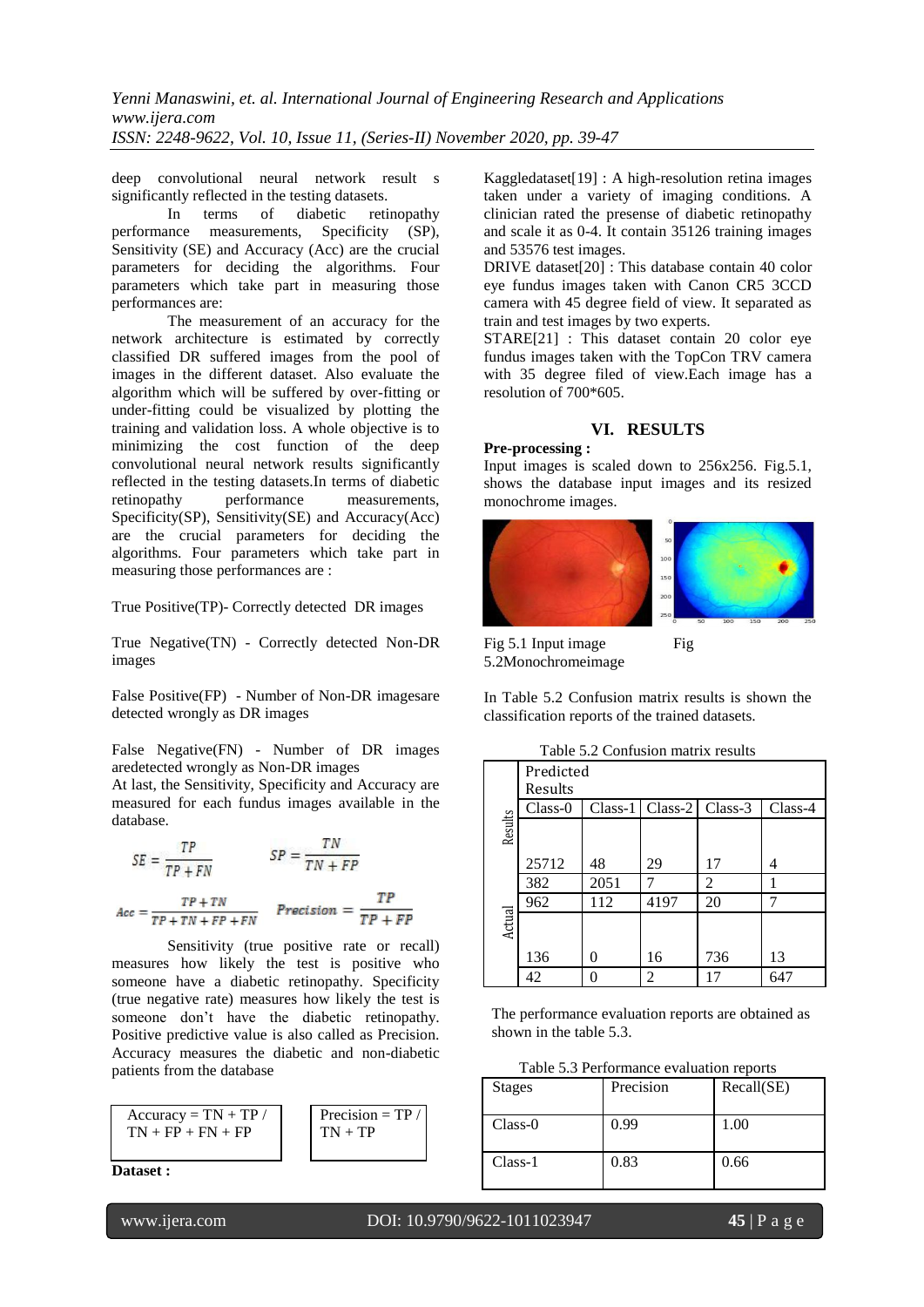*Yenni Manaswini, et. al. International Journal of Engineering Research and Applications www.ijera.com*

|  | ISSN: 2248-9622, Vol. 10, Issue 11, (Series-II) November 2020, pp. 39-47 |  |  |  |  |  |  |  |  |  |
|--|--------------------------------------------------------------------------|--|--|--|--|--|--|--|--|--|
|--|--------------------------------------------------------------------------|--|--|--|--|--|--|--|--|--|

| Class-2 | 0.79 | 0.68 |
|---------|------|------|
| Class-3 | 0.84 | 0.72 |
| Class-4 | 0.91 | 0.77 |

An overall accuracy has achieved around 94% for classifying the diabetic retinopathy stages with the STARE and DRIVE dataset.

## **VII. CONCLUSION**

Among other existing supervising algorithms, most of them are requiring more preprocessing or post-processing stages for identifying the different stages of the diabetic retinopathy. Also, other algorithms mandatorily requiring manual feature extraction stages to classify the fundus images. In ourproposed solution, Deep convolutional Neural Network(DCNN) is a wholesome approach to all level of diabetic retinopathy stages. No manual feature extraction stages are needed. Our network architecture with dropout techniques yielded significant classification accuracy . True positive rate(or recall) are also improved. This architecture has some setbacks are: An additional stage augmentation are needed for the images taken from different camera with different field of view. Also, our network architecture is complex and computation-intensive requiring highlevel graphics processing unit to process the high resolution images when the level of layers stacked more.

## **FUTURE WORKS**

Among other existing supervising algorithms, most of them are requiring more preprocessing or post-processing stages for identifying the different stages of the diabetic retinopathy. Also, other algorithms mandatorily requiring manual feature extraction stages to classify the fundus images. In our proposed solution, Deep convolutional Neural Network is a wholesome approach to all level of diabetic retinopathy stages. No manual feature extraction stages are needed. Our network architecture with dropout techniques yielded significant classification accuracy. This architecture has some setbacks such as an additional stage augmentation are needed for the images taken from a different camera with a different field of view. Also, our network architecture is complex and computation-intensive requiring high-level graphics processing unit to process the high-resolution images when the level of layers stacked more. We can also implement our whole model as an application on mobile phones, so as to make diabetic retinopathy detection easier and timesaving.

## **REFERENCES**

- [1]. S. Wang, et al, "Hierarchical retinal blood vessel segmentation based on feature and ensemble learning", Neurocomputing(2014), http://dx.doi.org/10.1016/j.neucom.2014.07.0 59.
- [2]. MrinalHaloi, "Improved Microaneurysm detection using Deep Neural Networks", Cornel University Library(2015), arXiv:1505.04424.
- [3]. M.Melinscak.P.Prentasic, S.Loncaric, ―Retinal Vessel Segmentation using Deep Neural Networks", VISAPP(1),(2015):577-582
- [4]. G.Gardner,D.Keating, T.H.Willamson, A.T. Elliott. "Automatic detection of diabetic retinopathy using an artificial neural network: a screening Tool", British Journal ofOphthalmology,(1996);80:940-944
- [5]. S.Roychowdhury, D.D.Koozekanani,<br>KeshabK.Parhi, "DREAM: Diabetic KeshabK.Parhi, "DREAM: Diabetic Retinopathy Analysis Using Machine Learning", IEEE Journal of BioMedical and Health Informatics, Vol.18, No 5, September (2014).
- [6]. J.Lachure, A.V.Deorankar, S.Lachure, S.Gupta, R.Jadhav, "Diabetic Retinopathy using Morphological operations and Machine Learning", IEEE International Advance ComputingConference(IACC), (2015).
- [7]. R.Priya, P.Aruna, "SVM and Neural Network based Diagnosis of Diabetic Retinopathy", International Journal of computer Applications(00975-8887), volume 41- No.1,(March 2012).
- [8]. S.Giraddi, J Pujari, S.Seeri, "Identifying Abnormalities in the Retinal Images using SVM Classifiers", International Journal ofComputer Applications(0975-8887), Volume 111 – No.6,(2015).
- [9]. N.Srivastava, G.Hinton, A.Krizhevsky, I Sutskever, RSalakhutdinov, "Dropout: A simple way to prevent Neural networks from overfitting", Journal of Machine learning research(2014) 1929-1958
- [10]. G.Lim, M.L.Lee, W.hsu, "Transformed Representations forConvolutional Neural Networks in Diabetic Retinopathy Screening", Modern Artificial Intelligence for Health AnalyticPapers from the AAAI(2014).
- [11]. P Kulkarni, J Zepeda, F Jurie, P Perez, L Chevallier, "HybridMulti-layer Deep CNN/Aggregator feature for Image